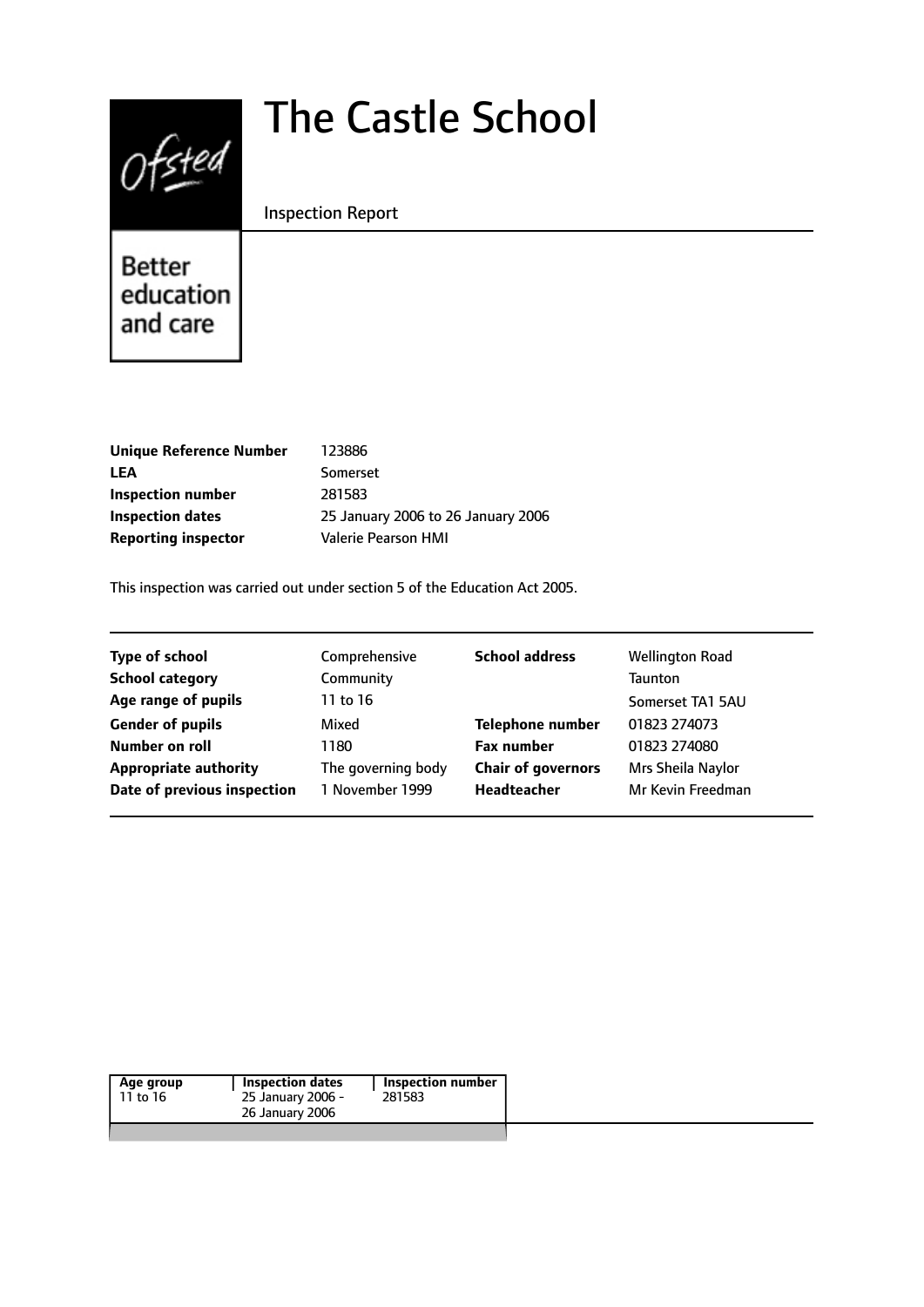© Crown copyright 2006

#### Website: www.ofsted.gov.uk

This document may be reproduced in whole or in part for non-commercial educational purposes, provided that the information quoted is reproduced without adaptation and the source and date of publication are stated.

Further copies of this report are obtainable from the school. Under the Education Act 2005, the school must provide a copy of this report free of charge to certain categories of people. A charge not exceeding the full cost of reproduction may be made for any other copies supplied.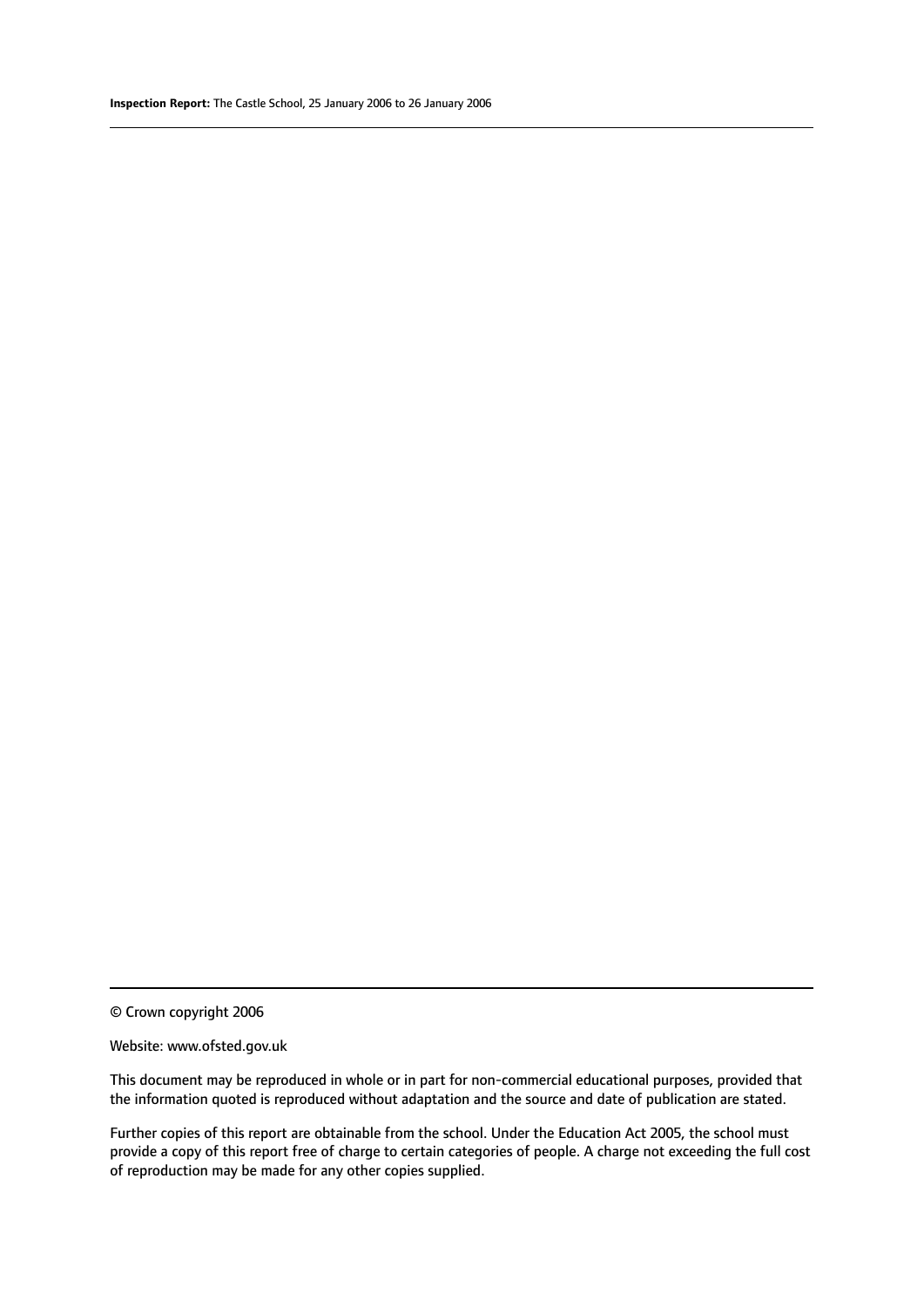# **Introduction**

The inspection was carried out by one of Her Majesty's Inspectors and four Additional Inspectors.

# **Description of the school**

The Castle School is a large 11-16 mixed comprehensive school. It serves an area which is socially and economically positive, although there are pockets of deprivation. The number of students with learning difficulties and disabilities is recorded as below the national average, as is the number of students with statements of special educational needs (SEN). It is recognised, however, that the school's low figure for the number of students with SEN statements is a reflection of the way in which the Local Education Authority (LEA) issues statements. The number of students eligible for free schools meals is well below the national average. Very few of the students do not have or are believed not to have English as a first language.

The Castle School has had specialist Sports College status since 2003.

#### **Key for inspection grades**

| Grade 1 | Outstanding  |
|---------|--------------|
| Grade 2 | Good         |
| Grade 3 | Satisfactory |
| Grade 4 | Inadequate   |
|         |              |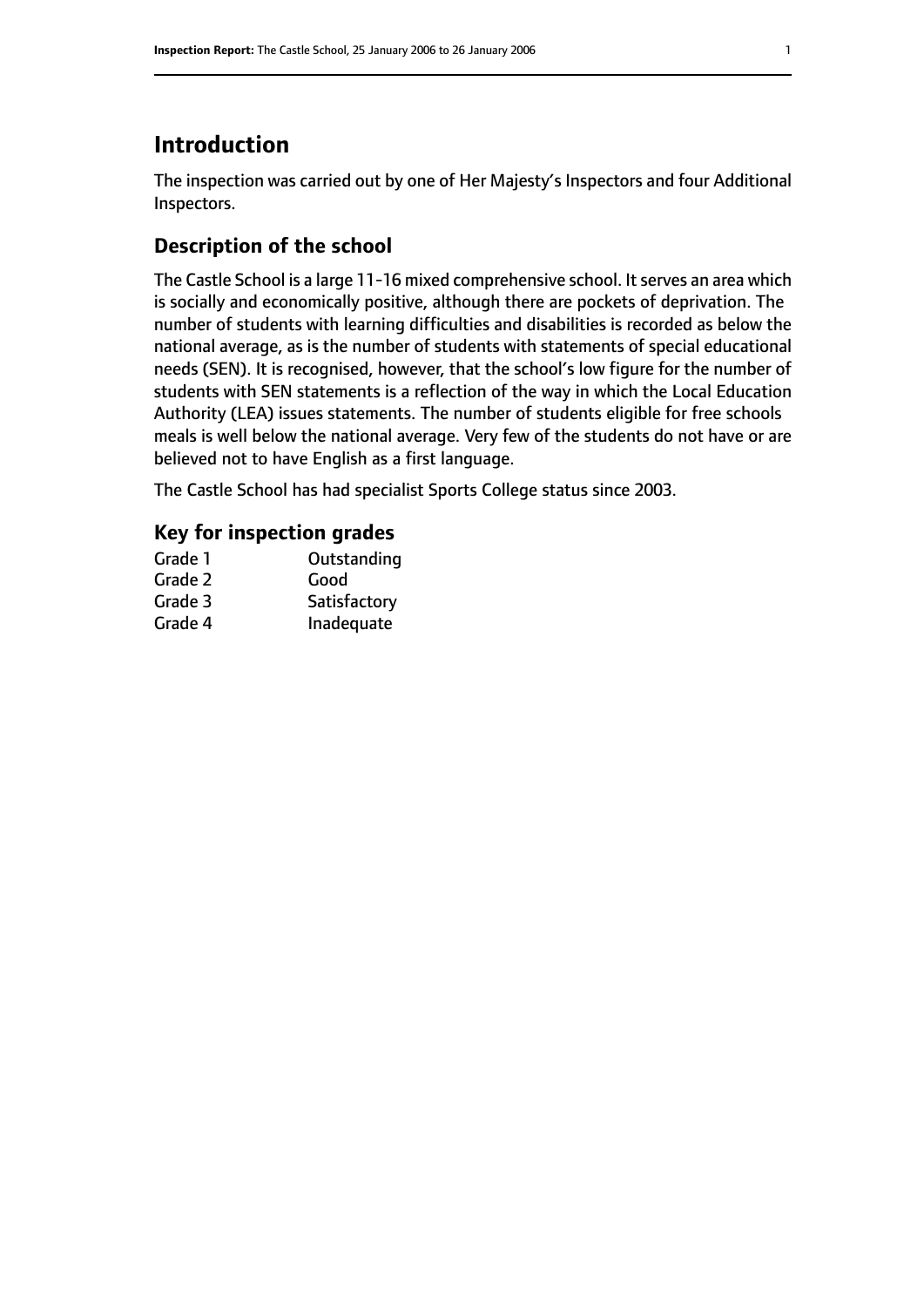# **Overall effectiveness of the school**

#### **Grade: 2**

The Castle School is a good school with outstanding features. This judgement supports the school's evaluation of itself. The school is highly valued by students and parents and carers. It is committed to doing the very best for every student and this lies at the heart of the outstanding care and support students receive from the school.

Students' personal development is outstanding. They relish opportunities to take responsibility and enjoy the exceptionally wide range of extra-curricular activities offered by the school.

Inspectors judge that the school has an accurate understanding of its strengths and weaknesses and agree with the priorities the school has identified for itself. Teaching is good and ensures that students make good progress. The school recognises that securing further improvement hinges around giving students more opportunities to follow up ideas and work independently in lessons and ensuring that assessment is used in every subject to make sure learning meets the needs of all students. Students' results at the age of 16 are high. Raising standards in information and communication technology (ICT), however, is an important school priority. The school correctly identifies and is addressing areas where there are inconsistencies in students' progress or performance.

The headteacher provides outstanding leadership and sets a clear direction for the school. The school has made good progressin improving accommodation and addressing health and safety issues since the last inspection although progress in improving ICT has been slower. Specialist school status is making a good impact on standards in physical education (PE) and on enriching the curriculum and students' learning, including through an outstanding range of activities.

The school manages its resources well and provides very good value for money. This is not a complacent school that will rest on past achievements. It keeps striving to improve. The capacity for it to do so is excellent. This is a school that is close to being outstanding.

#### **What the school should do to improve further**

•raise achievement further by giving students more opportunities to follow up ideas and work independently in lessons •ensure that assessment for learning is used consistently in all lessons and monitor its effect on students' progress •raise standards in ICT through extending to all students appropriately challenging learning.

# **Achievement and standards**

#### **Grade: 2**

Students make good progress. They enter the school with standards slightly above the national average. By the age of 14 students achieve results that are above the national average in all subjects except ICT. Students make particularly good progress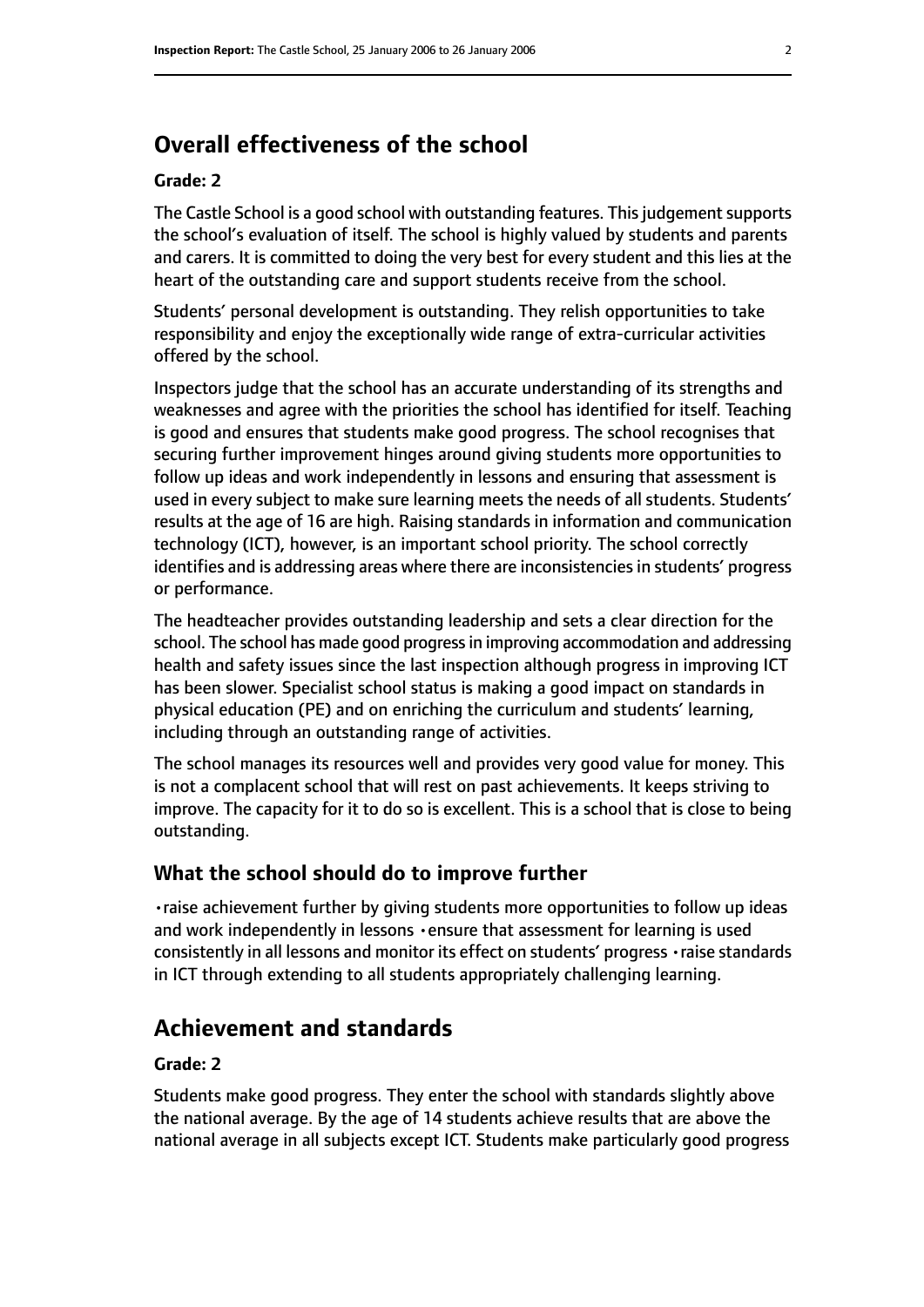in science as a consequence of detailed analysis of the previous year's performance and careful targeting of students. Standards in ICT are below average as a result of insufficient provision. The school has plans in place to rectify this situation.

Results in national examinations at the age of 16 are consistently high. Girls make particularly strong progress. With school action, the gap between the progress of girls and boys has been successfully narrowed over the last two years. Students with learning difficulties and disabilities make progress comparable with their peers as a result of careful identification of their needs and tailored provision. Results are excellent in science, physical education, design and technology, and English literature.

The school identifies subjects where progress is not as strong and takes action to bring about improvement. Improved results in French and resistant materials this year are as a result of steps taken by the school. The school has correctly identified where progress in English is less robust and has put in place strategies to address this issue.

The school sets itself challenging targets. In national tests at 14 it narrowly missed its 2005 targets in English and mathematics, whilst exceeding its target for GCSE results.

#### **Personal development and well-being**

#### **Grade: 1**

Students' personal development, including their spiritual, moral, social and cultural development, is outstanding. The school has a strong sense of community and the way in which students of all ages readily accept responsibilities within the school is most impressive. They effectively develop leadership skills through, for example, being school and sports college council representatives, mentors and elected senior students.

Students feel they are listened to and that their views on important subjects are welcomed and valued. They have made a difference in many ways, including the introduction of healthier choices in the canteen and the review of the anti-bullying policy. Students told inspectors that they feel safe and secure in school. They say that if they have a problem they know they can get help and are confident that issues will be dealt with swiftly. This includes prompt responses to the infrequent incidents of bullying and racism. Particularly noticeable is the appreciation of Year 7 students for the support given to them by older students. Students greatly enjoy school. Their attendance is excellent and their behaviour very good. They adopt safe practices.

Students are increasingly choosing healthy lifestyles with sport and PE making a significant contribution to the development of their understanding. A very high number of students are involved in physical activity through an excellent range of opportunities provided by the school. Students make very positive contributions to the community, for example, through house activities and the excellent qualified sports leaders who provide valuable training to pupils in local primary schools. Students' experiences in school prepare them very well for adult life. With the exception of ICT, they effectively acquire the skills necessary for economic well-being.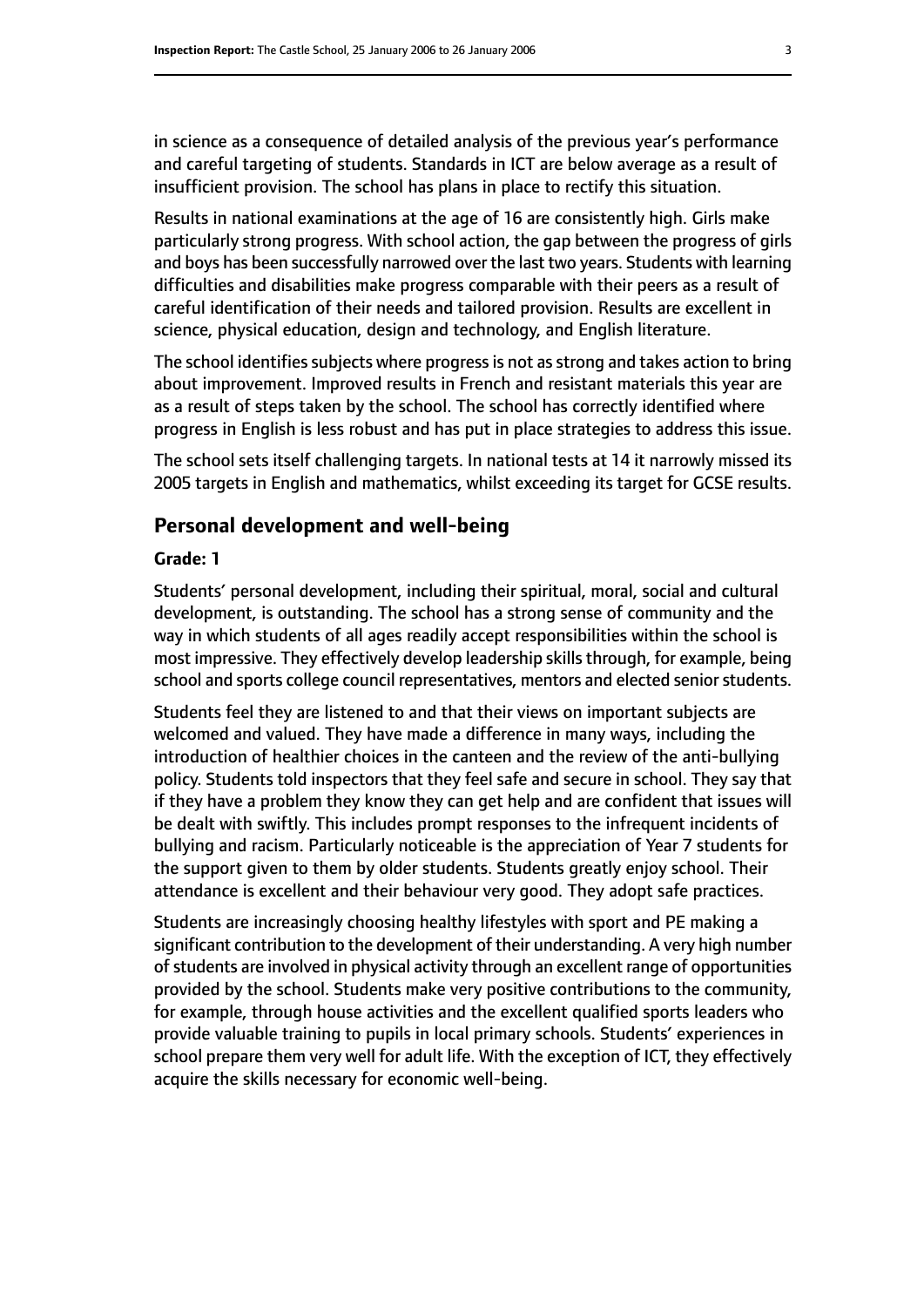# **Quality of provision**

#### **Teaching and learning**

#### **Grade: 2**

Teaching is good with some outstanding features. In excellent lessons, teachers involve students in a wide range of stimulating activities, including independent work, and they give excellent feedback. These qualities, along with students' very positive attitudes towards learning, result in excellent progress, as seen, for example, in a Year 8 lesson on persuasive writing, when students responded eagerly to very high expectations.

Where teaching is less successful, students are not actively involved in the lesson and teachers give low level tasks to all students in classes with a wide range of ability. Students demonstrate around the school their ability to accept responsibility. Classroom teaching, however, does not consistently encourage them to follow up ideas and work independently. The school has correctly identified this as an important priority to be addressed.

As students themselves recognise, the quality of marking is variable. In some subjects, teachers make good use of assessment to improve the quality of learning and raise students' achievement. Assessment in PE, for example, is exemplary. The school recognises, however, that such practice is not consistent across the school. It has a priority to improve this aspect of teaching and learning.

A particular strength is the school's success in identifying and meeting the needs of students with learning difficulties and disabilities. These students make good progress with the help of intensive support.

The school successfully involves parents and carers in their children's learning, for example, enabling them to access students' records of progress on line.

#### **Curriculum and other activities**

#### **Grade: 2**

The curriculum is good with some notable strengths. There is an exceptionally high participation rate in the outstanding range of clubs and out of school activities. There is also an excellent range of activities, such as research projects and opportunities for more advanced qualifications, for gifted and talented students. Students have an excellent awareness of the importance of a healthy lifestyle, promoted through the school's specialist sports status. Although provision for ICT has improved, it is still underdeveloped. Many students feel that there are restricted opportunities and that their ICT work is insufficiently challenging. Older students enjoy a good range of options, tailored to their particular needs and preferences. There is a good range of vocational as well as GCSE courses, assisted by excellent links with local schools, colleges and employers.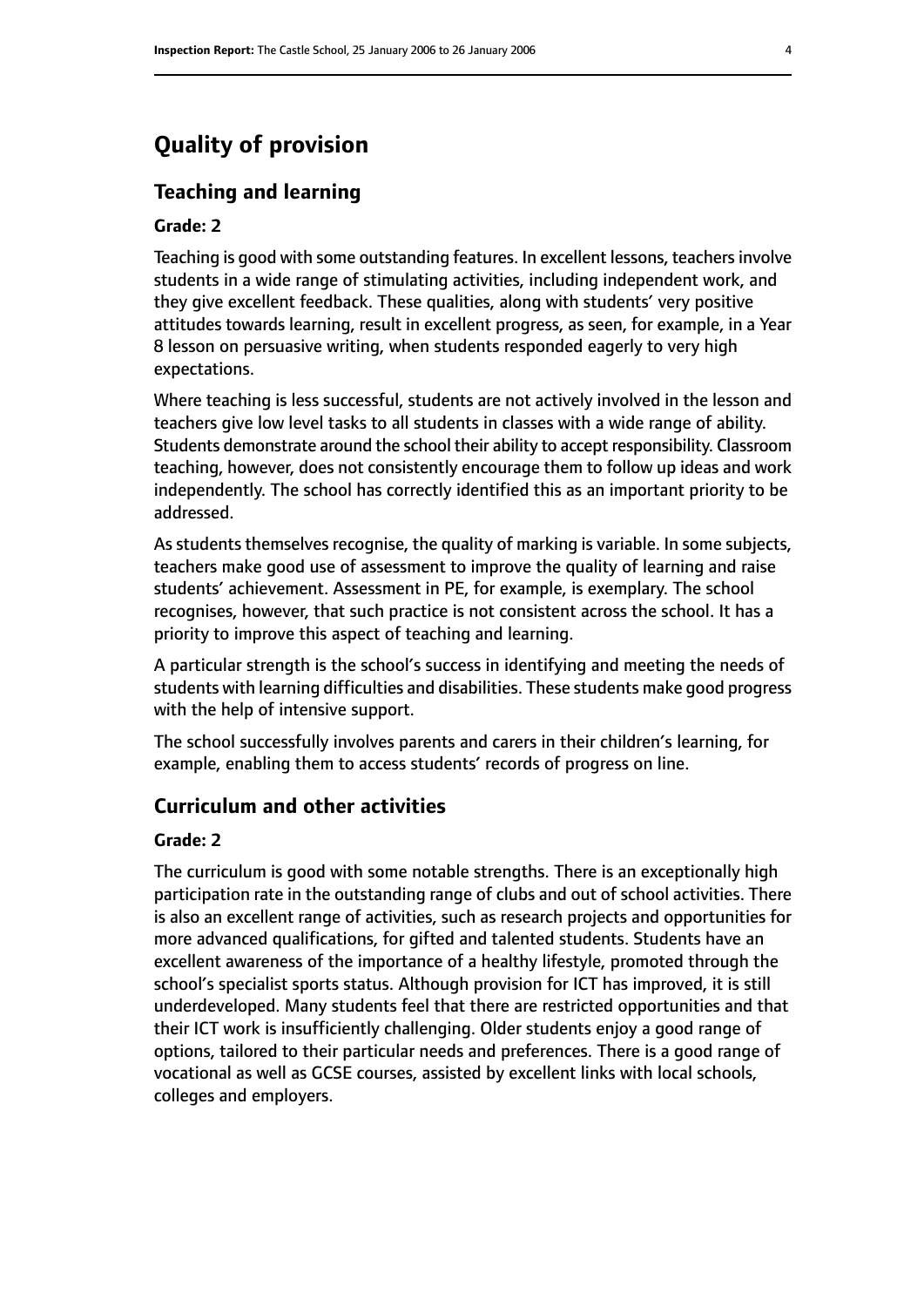#### **Care, guidance and support**

#### **Grade: 1**

The school provides exceptional care and support to students and this is a great strength. There is an excellent focus on each student as an individual and members of staff give generously of their time to help them. Complementary provision through the house system, special educational needs arrangements, the 'Return to Learning' centre and links with external agencies ensure that student needs are accurately identified and met.

Staff, students and parents and carers have access to a very effective computer system with information about students' target grades and their termly progress towards these. Parents and students have regular meetings with staff to review progress and agree the next steps for students to take.

Systems for safeguarding students' health and safety are well established. Students are very well prepared for entry to school and receive excellent advice about options at age 16, so that virtually all transfer to suitable further education or employment.

## **Leadership and management**

#### **Grade: 2**

The leadership and management of the school are good with outstanding features.

The headteacher gives outstanding leadership and through his vision and drive for improvement the school has gone from strength to strength. He is well supported by an able and energetic school leadership team. There is no doubt that the whole school community is committed to doing the very best for every student within a culture where there is "no ceiling to achievement". The school's vision and values are known, understood and highly valued by parents and carers.

The school's evaluation of its strengths and areas for improvement is accurate. This self-knowledge is based on effective processes for asking itself how well it is doing. Students and parents and carers make valuable contributions to these reflections. The school knows what it wants and needs to do to keep improving. Inspectors agree with the priorities the school has identified.

The school has committed staff. Strong and outstanding subject leaders work effectively with the school's leadership team to improve students' learning. The school is rightly focusing on raising standards through these key people. Progress is being made but good practice is not yet consistent amongst all those who have leadership and management responsibilities.

The governing body has a good understanding of itsrole and provides effective support and challenge to the leaders of the school.

The school has made very good progress since the last inspection in addressing accommodation and health and safety issues. Progress in improving ICT has been slower. The school recognises this and is acting on plans to improve provision further.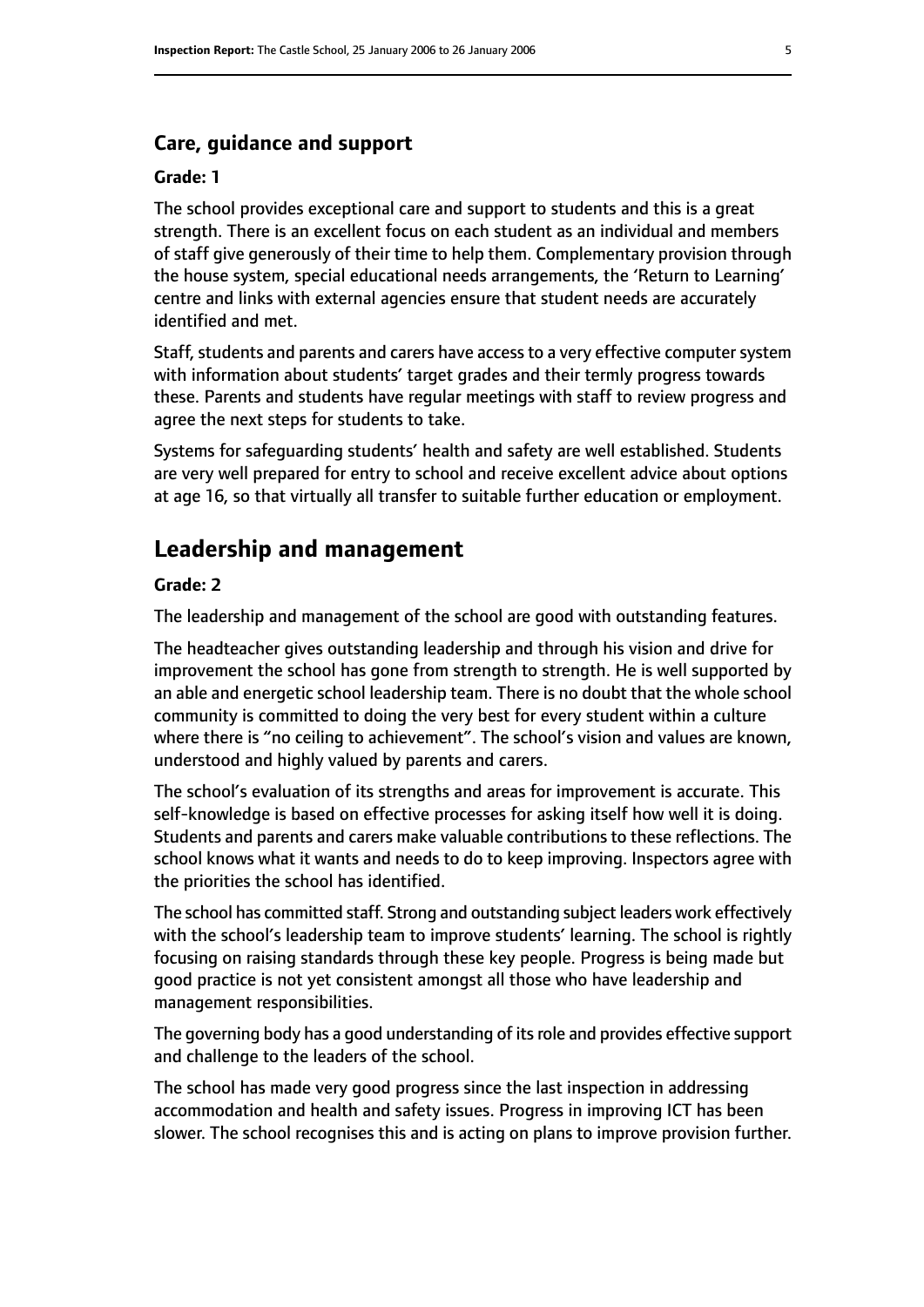The school has demonstrated its capacity to improve in a variety of ways, not least through the strong impact of specialist school status. Its success in securing improvements is recognised through awards such as Charter Mark and Artsmark Gold Award. It has the capacity to be outstanding.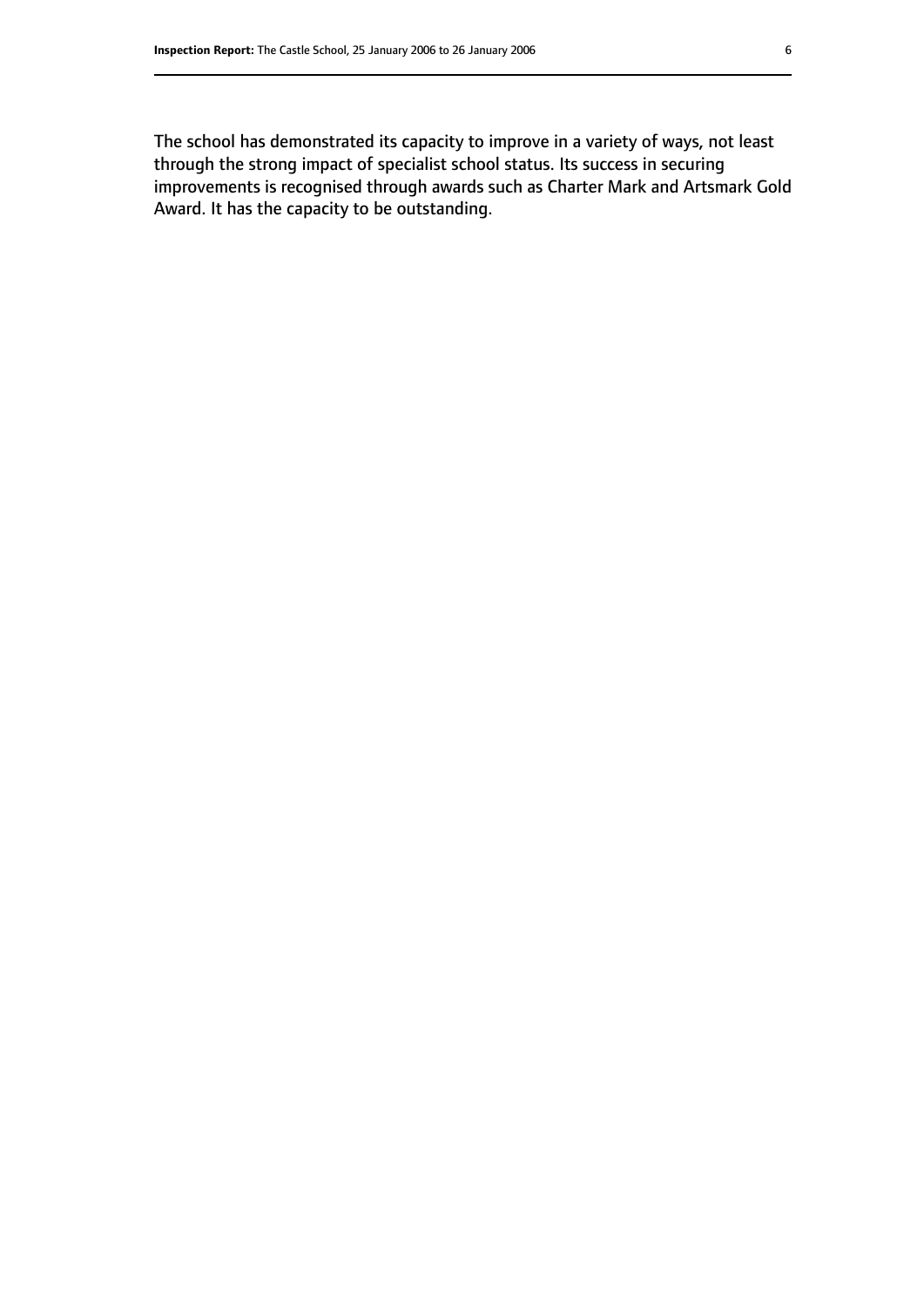**Any complaints about the inspection or the report should be made following the procedures set out inthe guidance 'Complaints about school inspection', whichis available from Ofsted's website: www.ofsted.gov.uk.**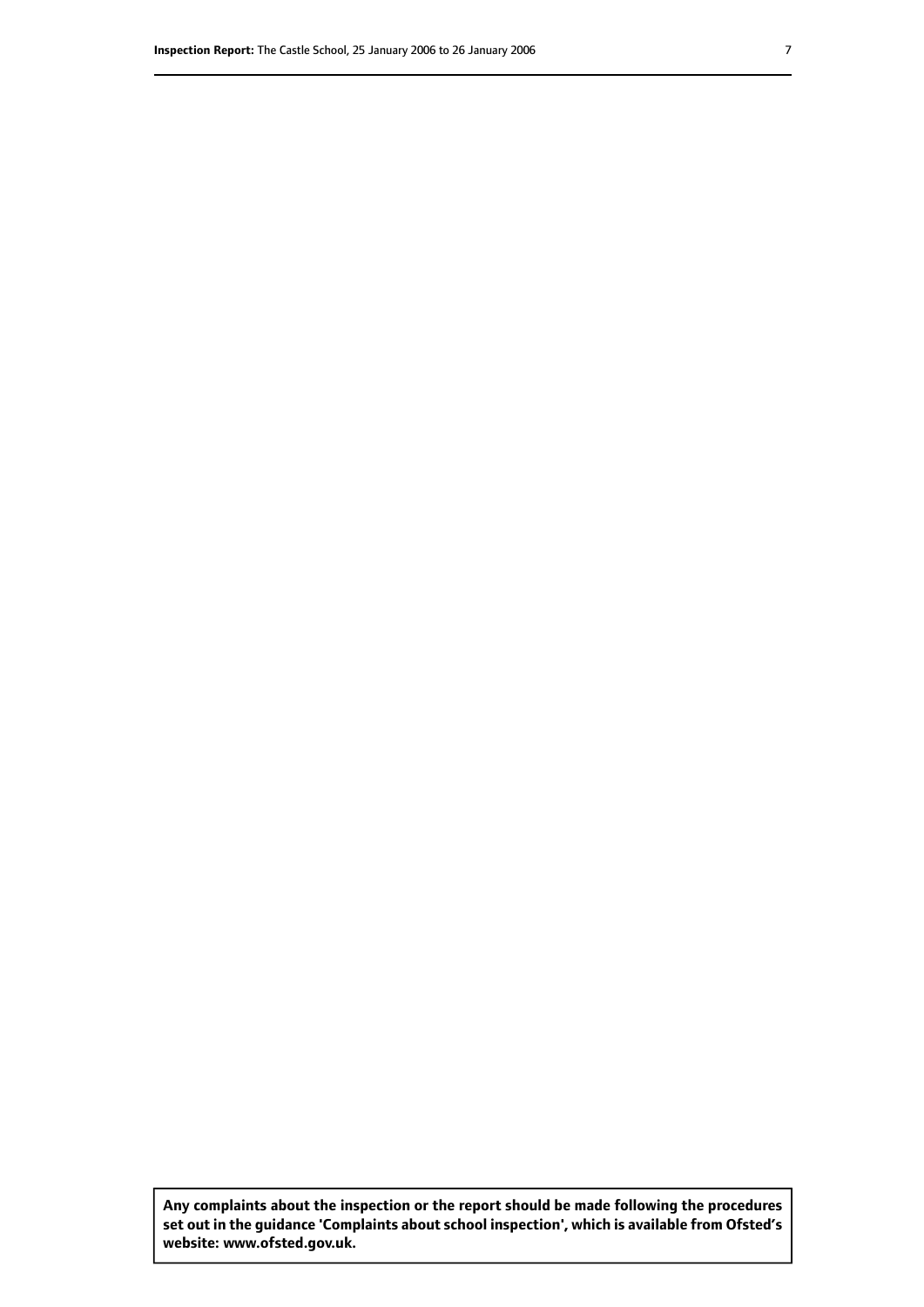# **Inspection judgements**

| Key to judgements: grade 1 is outstanding, grade 2 good, grade 3 | <b>School</b>  | $16-19$ |
|------------------------------------------------------------------|----------------|---------|
| satisfactory, and grade 4 inadequate                             | <b>Overall</b> |         |

#### **Overall effectiveness**

| How effective, efficient and inclusive is the provision of education,<br>integrated care and any extended services in meeting the needs of<br>learners? |     | <b>NA</b> |
|---------------------------------------------------------------------------------------------------------------------------------------------------------|-----|-----------|
| How well does the school work in partnership with others to promote<br>learners' well-being?                                                            |     | ΝA        |
| The quality and standards in foundation stage                                                                                                           | ΝA  | <b>NA</b> |
| The effectiveness of the school's self-evaluation                                                                                                       |     | ΝA        |
| The capacity to make any necessary improvements                                                                                                         | Yes | NА        |
| Effective steps have been taken to promote improvement since the last<br>inspection                                                                     | Yes | <b>NA</b> |

#### **Achievement and standards**

| How well do learners achieve?                                                                               | ΝA        |
|-------------------------------------------------------------------------------------------------------------|-----------|
| The standards <sup>1</sup> reached by learners                                                              | NА        |
| How well learners make progress, taking account of any significant variations<br>between groups of learners | <b>NA</b> |
| How well learners with learning difficulties and disabilities make progress                                 | <b>NA</b> |

#### **Personal development and well-being**

| How good is the overall personal development and well-being of the<br>learners?                                  | ΝA        |
|------------------------------------------------------------------------------------------------------------------|-----------|
| The extent of learners' spiritual, moral, social and cultural development                                        | <b>NA</b> |
| The behaviour of learners                                                                                        | <b>NA</b> |
| The attendance of learners                                                                                       | <b>NA</b> |
| How well learners enjoy their education                                                                          | <b>NA</b> |
| The extent to which learners adopt safe practices                                                                | <b>NA</b> |
| The extent to which learners adopt healthy lifestyles                                                            | <b>NA</b> |
| The extent to which learners make a positive contribution to the community                                       | <b>NA</b> |
| How well learners develop workplace and other skills that will contribute to<br>their future economic well-being | <b>NA</b> |

#### **The quality of provision**

| How effective are teaching and learning in meeting the full range of<br>the learners' needs?          | ΝA |
|-------------------------------------------------------------------------------------------------------|----|
| How well do the curriculum and other activities meet the range of<br>needs and interests of learners? | ΝA |
| How well are learners cared for, guided and supported?                                                | NА |

 $^1$  Grade 1 - Exceptionally and consistently high; Grade 2 - Generally above average with none significantly below average; Grade 3 - Broadly average; Grade 4 - Exceptionally low.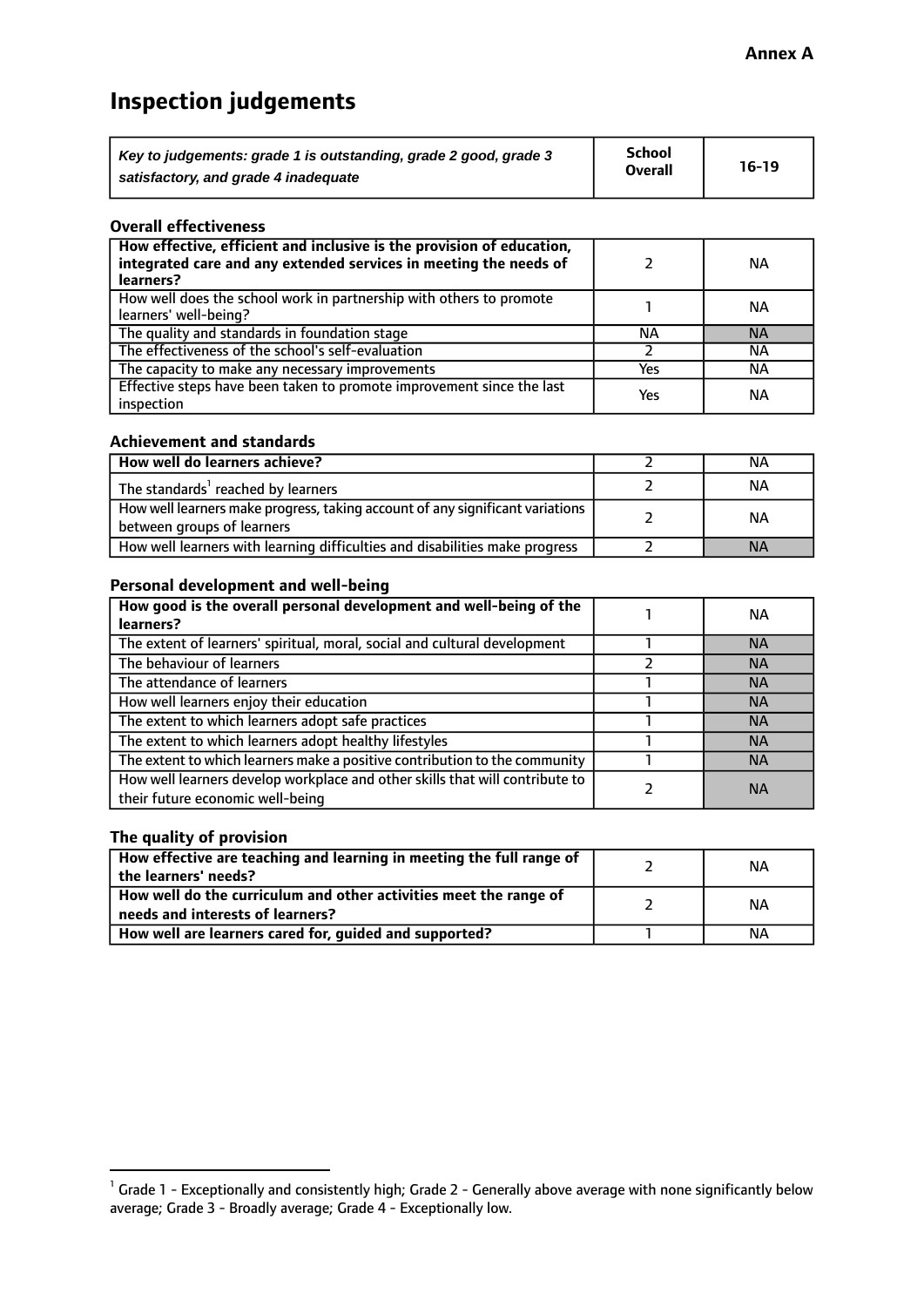## **Leadership and management**

| How effective are leadership and management in raising achievement<br>and supporting all learners?                                              |     | NA.       |
|-------------------------------------------------------------------------------------------------------------------------------------------------|-----|-----------|
| How effectively leaders and managers at all levels set clear direction leading<br>to improvement and promote high quality of care and education |     | <b>NA</b> |
| How effectively performance is monitored, evaluated and improved to meet<br>challenging targets, through quality assurance and self-review      |     | <b>NA</b> |
| How well equality of opportunity is promoted and discrimination tackled so<br>that all learners achieve as well as they can                     |     | <b>NA</b> |
| How effectively and efficiently resources are deployed to achieve value for<br>money                                                            |     | <b>NA</b> |
| The extent to which governors and other supervisory boards discharge their<br>responsibilities                                                  |     | <b>NA</b> |
| The adequacy and suitability of staff to ensure that learners are protected                                                                     | Yes | <b>NA</b> |

| The extent to which schools enable learners to be healthy                                     |            |
|-----------------------------------------------------------------------------------------------|------------|
| Learners are encouraged and enabled to eat and drink healthily                                | Yes        |
| Learners are encouraged and enabled to take regular exercise                                  | <b>Yes</b> |
| Learners are discouraged from smoking and substance abuse                                     | Yes        |
| Learners are educated about sexual health                                                     | Yes        |
| The extent to which providers ensure that learners stay safe                                  |            |
| Procedures for safequarding learners meet current government requirements                     | Yes        |
| Risk assessment procedures and related staff training are in place                            | Yes        |
| Action is taken to reduce anti-social behaviour, such as bullying and racism                  | <b>Yes</b> |
| Learners are taught about key risks and how to deal with them                                 | Yes        |
| The extent to which learners make a positive contribution                                     |            |
| Learners are helped to develop stable, positive relationships                                 | Yes        |
| Learners, individually and collectively, participate in making decisions that affect them     | Yes        |
| Learners are encouraged to initiate, participate in and manage activities in school and the   | <b>Yes</b> |
| wider community                                                                               |            |
| The extent to which schools enable learners to achieve economic well-being                    |            |
| There is provision to promote learners' basic skills                                          | Yes        |
| Learners have opportunities to develop enterprise skills and work in teams                    | Yes        |
| Careers education and quidance is provided to all learners in key stage 3 and 4 and the sixth | Yes        |
| form                                                                                          |            |
| Education for all learners aged 14-19 provides an understanding of employment and the         | <b>Yes</b> |
| economy                                                                                       |            |